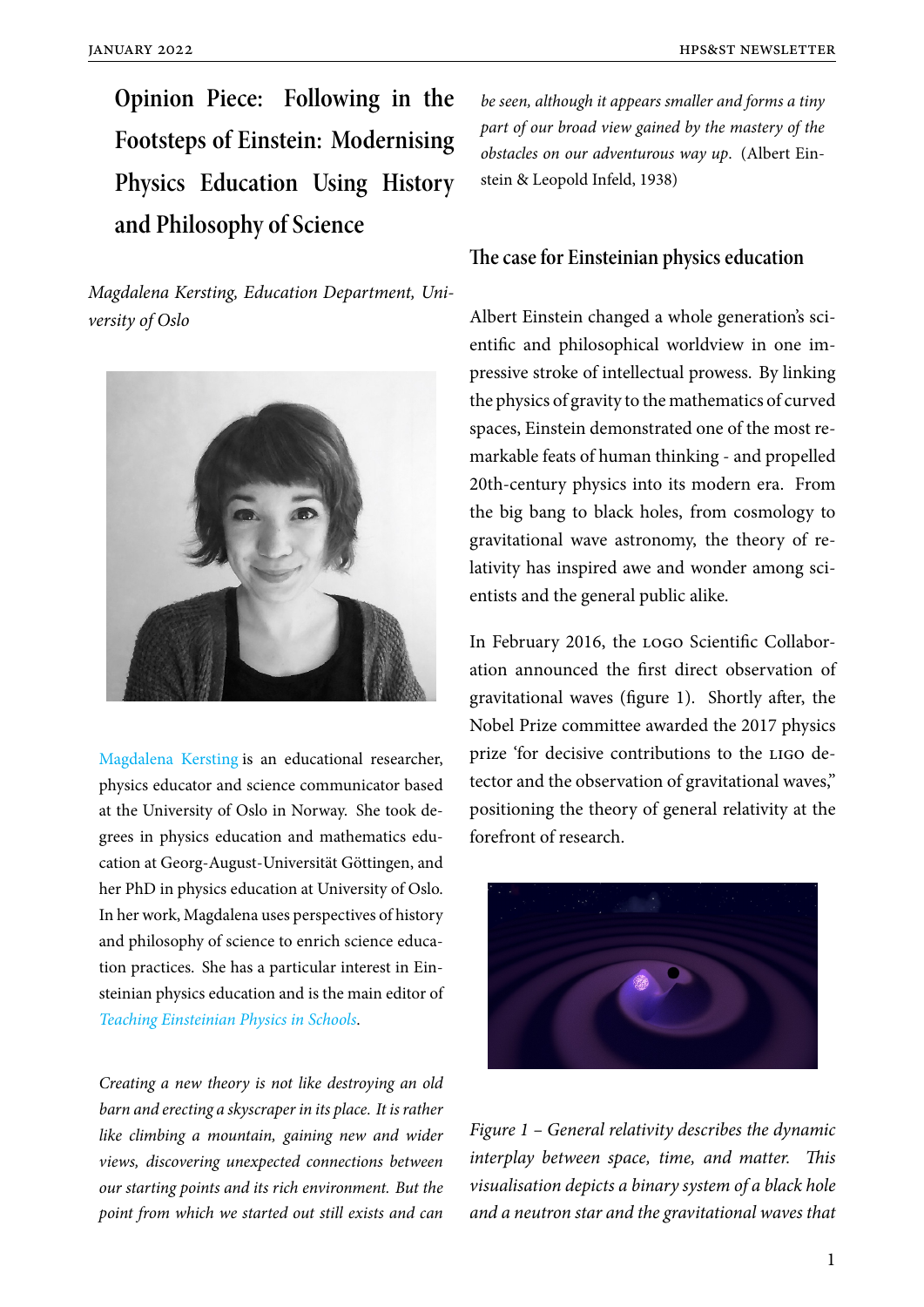*ripple outward as the two objects spiral toward each other. (Credit: Mark Myers/Ozgrav, https://www. ozgrav.org)*

In 2019, the first image showing the [shadow cast](https://www.ozgrav.org) [by a black h](https://www.ozgrav.org)ole confirmed yet again general relativity and opened a new era of astrophysics (Akiyama K. et al., 2019). More than one century after Einstein presented the theory of relativity, his ideas seem more popular and relevant than ever.

Nevertheless, to most people nowadays, Einstein's ideas still seem as challenging as they did 100 years ago when Bertrand Russell observed that a 'certain effort of imaginative reconstruction is unavoidable' if we are to understand the theory of relativity (1925, p. 9). Most children today continue to grow up with notions of classical physics. In many countries, students hardly ever come across modern concepts of space and time in the classroom. Instead, it is left to science popularisers, outreach practitioners, or enthusiastic teachers to teach students our current best understanding of the world outside of the regular physics lessons.

Employing history and philosophy of science in the service of physics education can serve as a successful approach to making Einstein's ideas more accessible and foster motivation among young learners (Henriksen et al., 2014; Kersting & Blair, 2021; Levrini, 2014; Stadermann & Goedhart, 2021). In fact, historical contextualisation and philosophical perspectives provide many instructional opportunities to help students on their adventurous climb up the mountains of Einsteinian physics to let them gain new vistas and discover unexpected connections between science and society.

In the following, three such opportunities are presented in the context of general relativity education. These opportunities were developed within ReleQuant, an educational project in Norway that pooled the expertise of physicists, physics education researchers, physics teachers, and educational designers to develop digital learning resources and study students' learning processes and motivation in Einsteinian physics (Henriksen et al., 2014). Parts of this essay are adapted from the ReleQuant PhD thesis 'General Relativity in Secondary School' (Kersting, 2019).

## **Instructional opportunity 1: focus on the evolution of physics and the nature of science**

Often, general relativity is presented as a revolutionary new way to describe gravity, space, and time. Consequently, many educators argue that students must go through ontological conceptual changes to cope with the 'radical shift to the Einsteinian paradigm' (Kaur et al., 2018, p. 2506) and that instructional strategies should aim to soften the impact of a counter-intuitive theory (Holton, 1973; Levrini, 2014). However, research suggests that emphasising the radical break between classical and Einsteinian physics might not be the best instructional approach in general relativity education. For example, upper secondary school students in Norway felt baffled or bewildered that much of what they previously had learned about gravity, space, and time was outdated knowledge (Kersting et al., 2018). Instead of focusing on the differences between classical and Einsteinian physics, it might be more fruitful to show the continuity in thought and practice that underlay the evolution from 19th-century physics to our modern understanding (Kim & Lee, 2021).

Here, Einstein's conception of the evolution of physics provides a valuable starting point. For Einstein, knowledge of the history of physics is valuable because such knowledge emphasises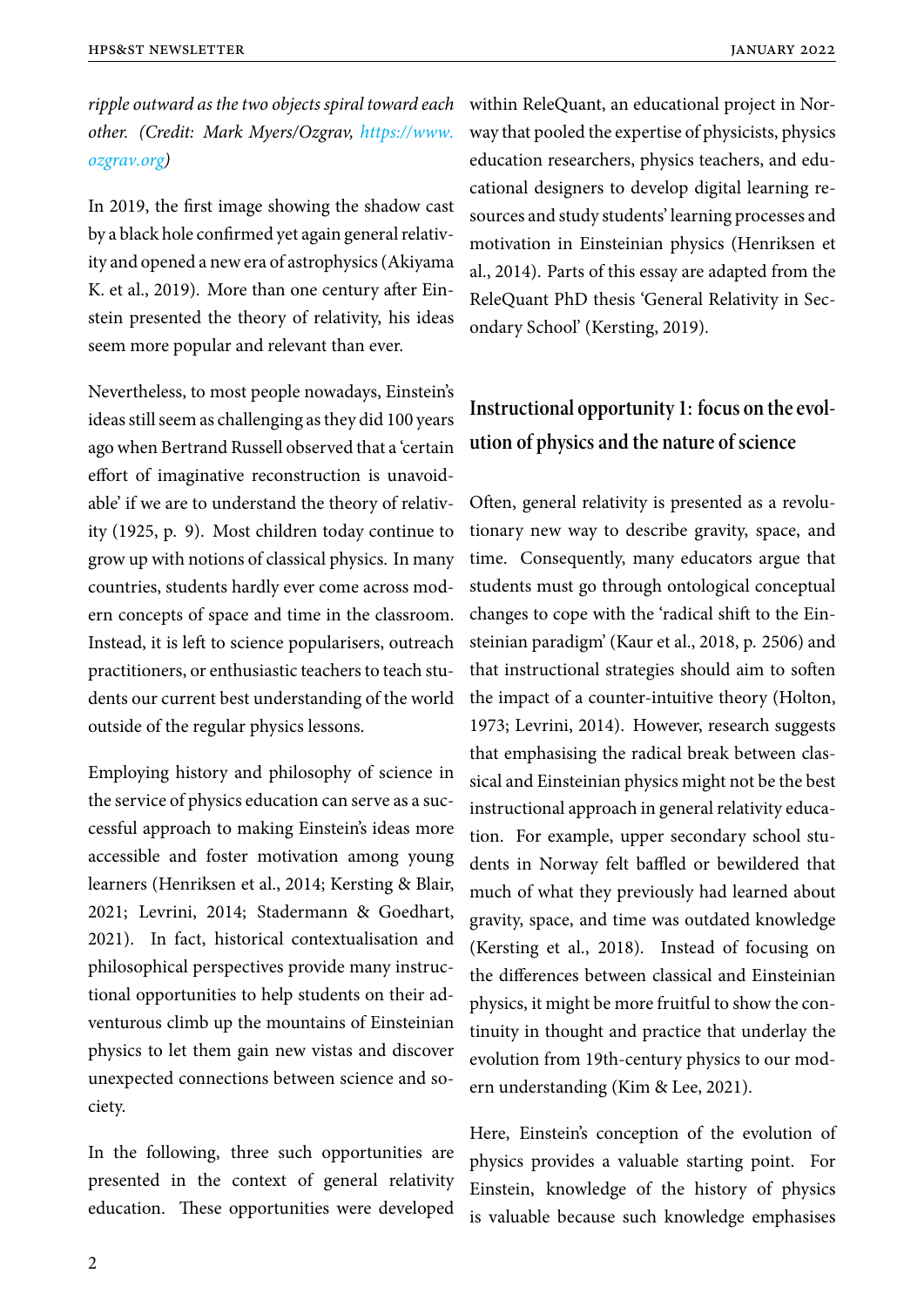the connections between new ideas and their rich conceptual environments (Einstein & Infeld, 1938). Although the theory of relativity gives us a new physical and philosophical vantage point from which to view reality, this vantage point is not divorced from previous physical methods. Einstein's thinking followed assumptions that have long guided scientific practice: simplicity, harmony, and universality (Kim & Lee, 2018).

Einstein built on core ideas of Galileo's principle of relativity and Maxwell's theory of electromagnetism to revise our understanding of space and time, consistent with existing physical laws. Rather than seeing the theory of relativity as a radical and fundamental break with classical physics, its development illustrates a rigorous scientific practice that examines physical assumptions together with all its implications carefully.

Einstein's ideas are, thus, an excellent opportunity to discuss the nature of science and the way scientific knowledge progresses. Science is a process of building models to explain observations and then refining those models through careful thought and experimentation. Good models explain existing observations and make testable predictions. Although Newton's force model might seem intuitively correct, it does not describe all experimental observations. Educators argue for the re-education of our intuitions to make them compatible with what seems to be the best science around (Chandler, 1994). Helping students build awareness of the scope and limitations of physical theories and showing how general relativity extends classical physics can be one step towards such a re-education (figure 2).

#### "Einstein's law"



*Figure 2 – This instructional approach emphasises the continuity between Newtonian and Einsteinian physics and shows how general relativity extends Newton's law of motion. The screenshot is taken from the digital learning environment General Relativity that is freely available at www.viten. no/relativity.*

Besides, our society's collective fasci[nation with](www.viten.no/relativity) [Einstein can](www.viten.no/relativity) act as a fruitful entryway to teach and reflect on the nature of science. Einstein is a popular figure in contemporary culture, and students in the ReleQuant project repeatedly mentioned that they enjoyed learning more about Einstein (Kersting et al., 2018). The students appreciated a depiction of Einstein as a person who struggled and had to work hard to find a new theory of gravity. Following some of Einstein's historical struggles helped students relate to Einstein's reasoning and build a qualitative understanding of general relativity. These findings align with previous research on story-based instructional models that improve student motivation and academic performance if the models show how scientists like Einstein made achievements through failures and struggles (Lin-Siegler et al., 2016).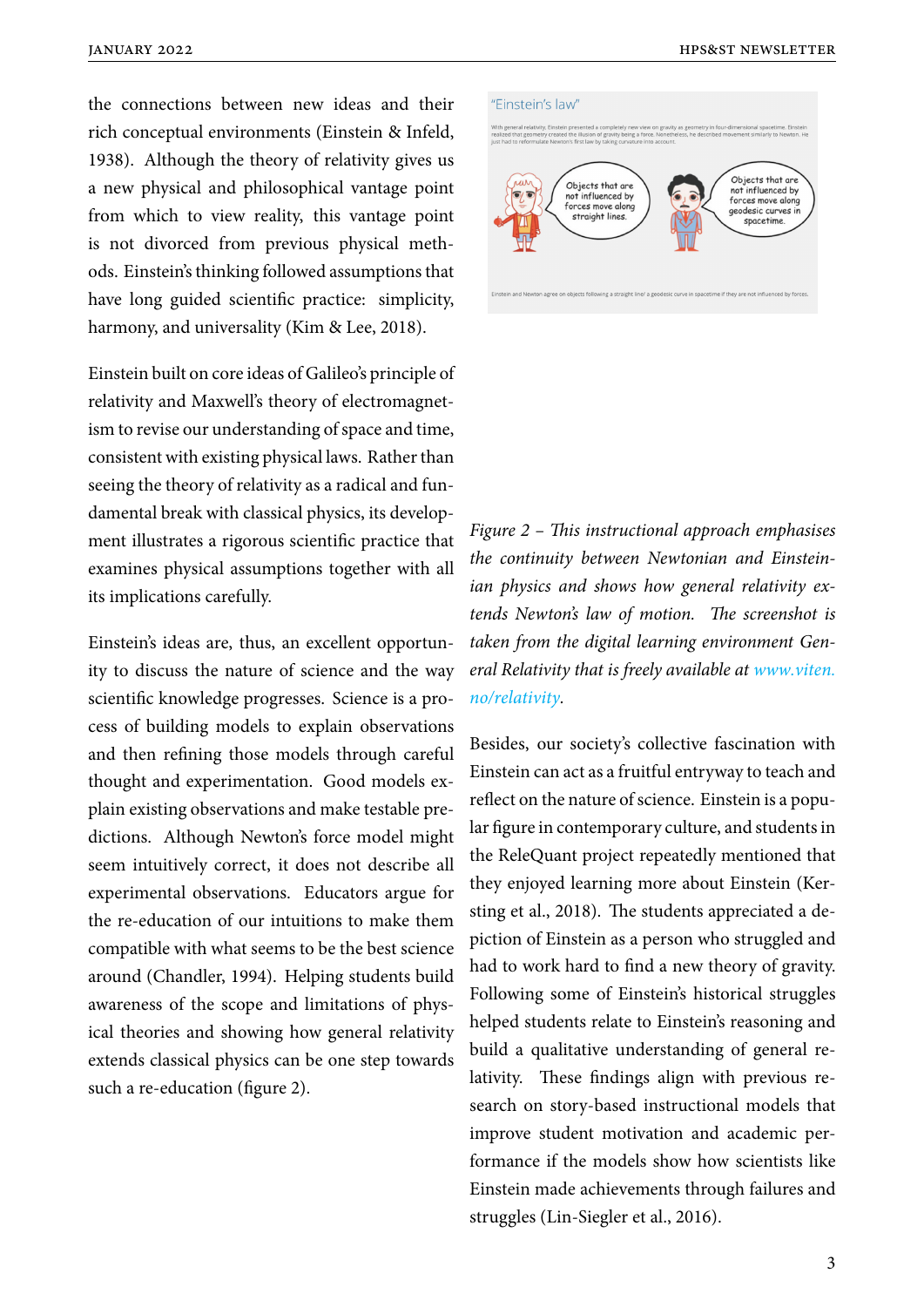# **Instructional opportunity 2: develop imagination in physics education**

There is no doubt that Einstein was a highly original thinker with a penetrating mind and a boundless imagination. Indeed, Einstein stated that:

Imagination is more important than knowledge. For knowledge is limited, whereas imagination embraces the entire world, stimulating progress, giving birth to evolution." (Einstein as quoted in Viereck, 1929)

Einstein's vivid imagination shed light on physical problems, often in the form of thought experiments. He chased beams of light, sent flashes of light off moving trains, or considered a person in free fall. Indeed, many of the fundamental principles in the theory of relativity sprung from famous thought experiments. Einstein used these thought experiments to elucidate physical phenomena and convey key ideas in simple terms. Doing so, he was keenly aware of the importance of honing one's imagination to make discoveries:

If you wish to learn from the theoretical physicist anything about the methods which he uses, I would give you the following piece of advice: Don't listen to his words, examine his achievements. For to the discoverer in that field, the constructions of his imagination appear so necessary and so natural that he is apt to treat them not as the creations of his thoughts but as given realities.' (Einstein, 1933, pp. 5–6)

The history of physics abounds with examples of thought experiments and remarkable imaginative accomplishments (Asikainen & Hirvonen 2014; *ive challenges. The screenshot is taken from the di-*

Kind & Kind, 2007). But it is not only in hindsight that imagination becomes apparent in scientific practice. Today, many scientists acknowledge that imagination plays a significant role in their work (Osborne et al., 2003). Despite this acknowledgement, science education researchers still have little understanding of the role of imagination in the science classroom – or how imagination can be developed through instructional activities (Steier & Kersting, 2019).

General relativity education presents a fascinating opportunity to study the role of imagination in students' learning processes. Relativistic concepts challenge students' everyday experiences and seem to contradict lessons from classical physics. Thus, students need to perform a considerable imaginative effort to overcome their experiential understanding of gravity, space, and time to understand Einstein's spacetime description (Steier & Kersting, 2019). In particular, secondary school students' imaginative struggle to articulate and conceptualise the notion of spacetime reveals a conceptual tension between Newtonian and Einsteinian frameworks (figure 5).



*Figure 3 – In this task, students discuss gravity from two perspectives to build awareness of the two conceptual frameworks that Einstein and Newton proposed to describe gravitational phenomena. The tension between these frameworks and shifting between them presents students with imaginat-*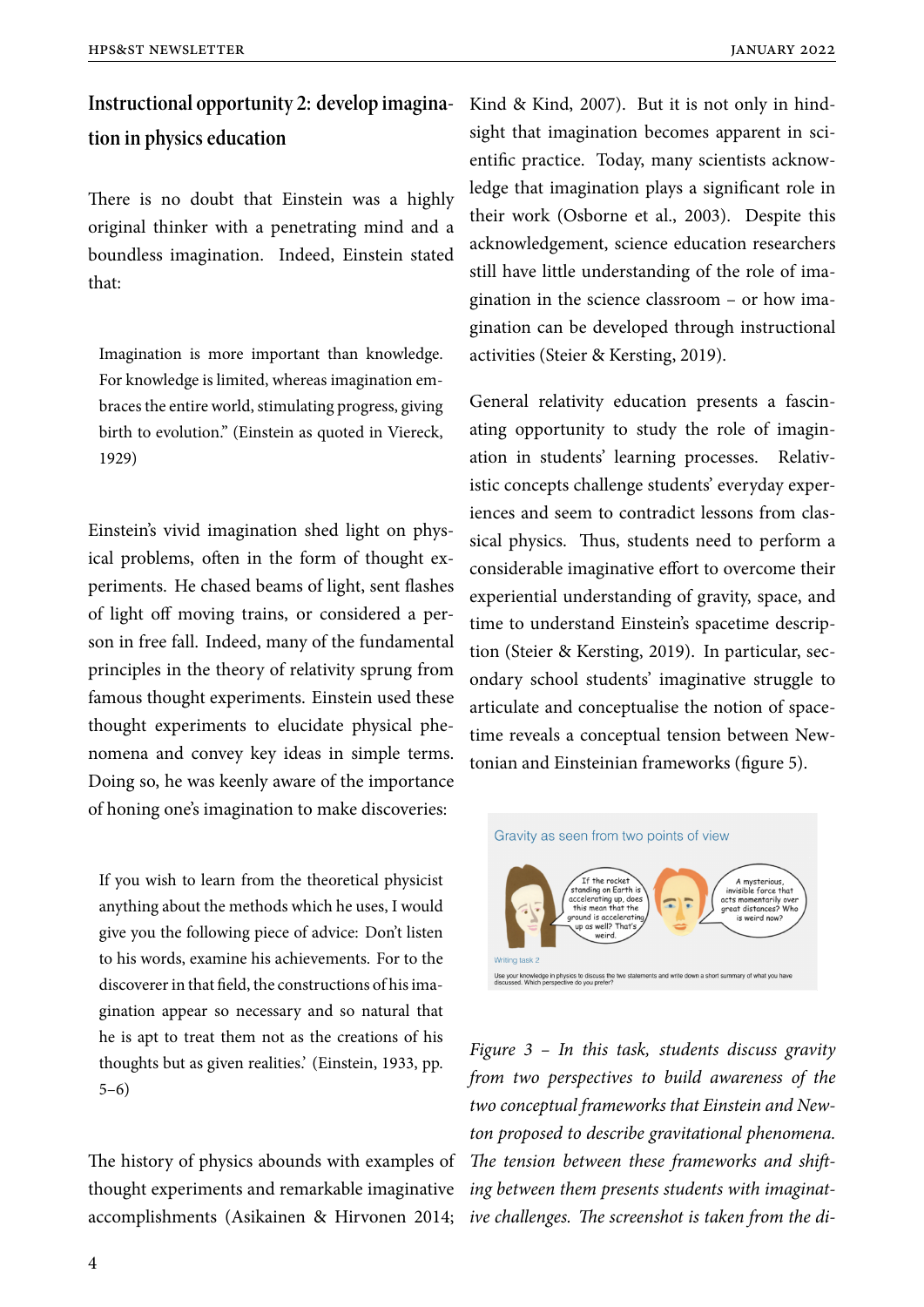*gital learning environment General Relativity that is freely available at www.viten.no/relativity.*

Research in ReleQuant identified various (meta- )imaginative action[s that students perform](www.viten.no/relativity)ed to make sense of this tension and shift fundamental assumptions about the nature of space, time, and gravity (Steier & Kersting, 2019). These actions comprised bodily and gestural depictions, sketches, analogies, and new imagined scenarios. Importantly, these actions built on each other as layers of meaning, and students shifted between these layers as they confronted their own imagination and limitations thereof. It seemed as if metaimagining (i.e. the ability to manage shifts between one's imaginative actions) was required to crosswalk different conceptual frames that entailed different explanations for the same gravitational phenomena (Steier & Kersting, 2019).

Teachers and educators can introduce imaginative activities as tools for students. Such instruction can guide students in intentionally applying thought experiments, constructing new metaphors, or performing abstract ideas collaboratively when confronted with imaginative challenges. Additionally, it is important to recognise situations where conceptual frameworks are in tension and require integration. Recognising these situations as imaginative challenges allows for a more nuanced instructional approach than merely reducing the notion of curved spacetime to a difficult concept (Steier & Kersting, 2019).

# **Instructional opportunity 3: address the philosophical background of general relativity**

The evolution of physics is, of course, closely

velopment of general relativity did not merely provide impetus to the field of physics but prompted a period of great productivity in the philosophy of space and time (Reichenbach, 1928). Not least, this development led to the culmination of a century-long dispute on the nature of space and time (Kersting & Steier, 2018). This dispute reaches back to Newton and Leibniz, who debated the fundamental nature of space and time in the 18th century (Vailati, 1997). While Leibniz viewed space and time as relational, Newton posited that space and time were absolute entities. At the end of the 19th century, philosophers and scientists again challenged the prevailing view of absolute space and time (Mach, 1893; Poincaré, 1898). Against this backdrop, Einstein proposed four-dimensional spacetime as a replacement of static notions of space and time:

It has often been said, and certainly not without justification, that the man of science is a poor philosopher. Why then should it not be the right thing for the physicist to let the philosopher do the philosophising? Such might indeed be the right thing at a time when the physicist believes he has at his disposal a rigid system of fundamental concepts and fundamental laws which are so well established that waves of doubt cannot reach them; but it cannot be right at a time when the very foundations of physics itself have become problematic as they are now. At a time like the present, when experience forces us to seek a newer and more solid foundation, the physicist cannot simply surrender to the philosopher the critical contemplation of the theoretical foundations; for, he himself knows best, and feels more surely where the shoe pinches. In looking for a new foundation, he must try to make clear in his own mind just how far the concepts which he uses are justified and are necessities. (Einstein, 1936, p. 349)

related to the philosophy of physics. The de-From his experience at the forefront of the de-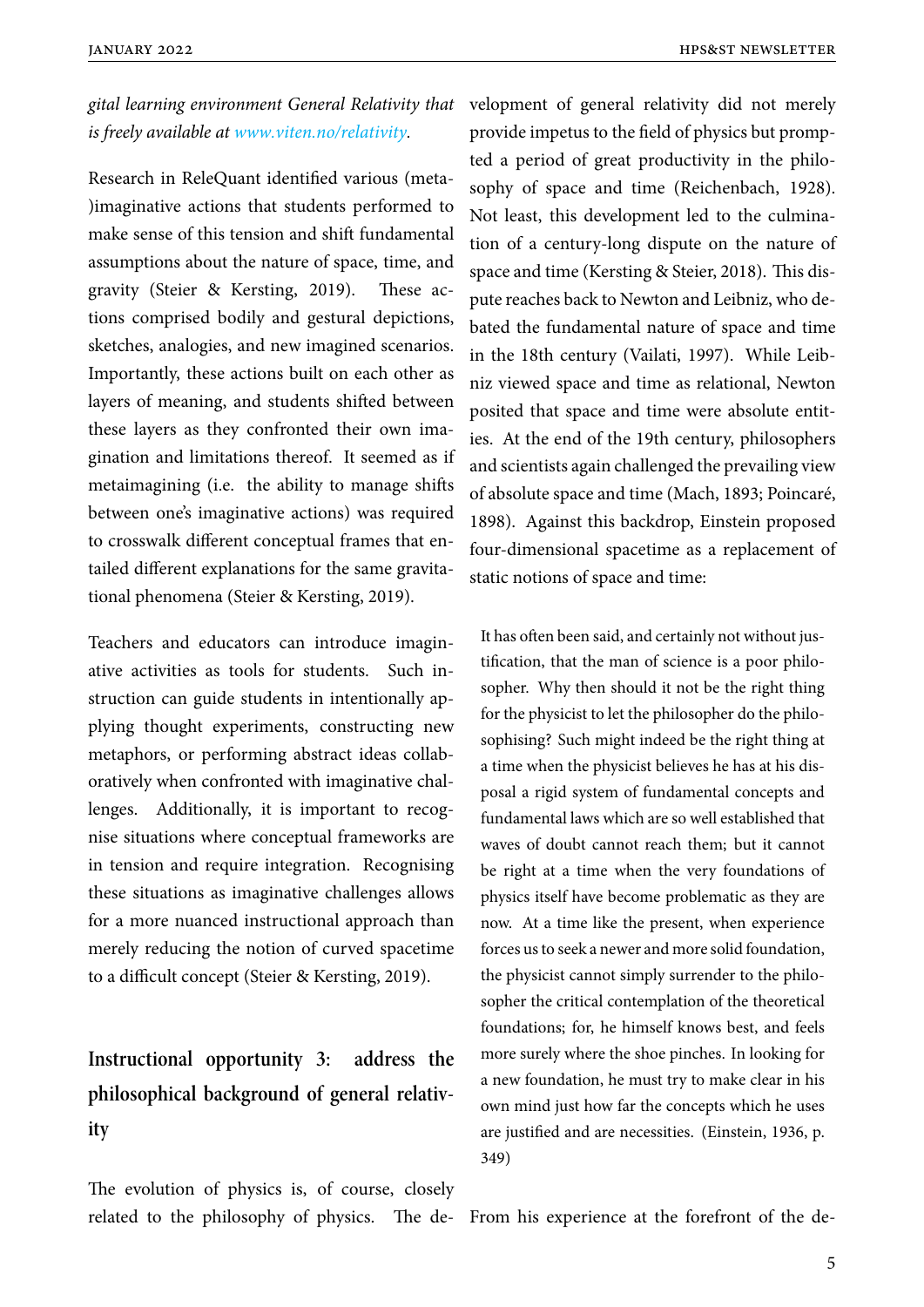velopment of modern physics, Einstein knew that **Conclusion** having cultivated a philosophical habit of mind had made him a better physicist (Howard, 2006). Therefore, Einstein, who explicitly acknowledged the example of Ernst Mach, was a keen advocate of fostering explicit philosophical approaches to physics in the teaching of physics – an attitude that physics educators and teachers nowadays can adopt to promote direct engagement with the philosophy of science:

I fully agree with you about the significance and educational value of methodology as well as history and philosophy of science. So many people today - and even professional scientists - seem to me like somebody who has seen thousands of trees but has never seen a forest. A knowledge of the historic and philosophical background gives that kind of independence from prejudices of his generation from which most scientists are suffering. This independence created by philosophical insight is - in my opinion - the mark of distinction between a mere artisan or specialist and a real seeker after truth. (Einstein, 1944)

Following Einstein's footsteps, teachers can highlight the historical dispute on space and time and its philosophical implications to introduce general relativity in their classrooms. Instructional approaches can also emphasise that modern physics poses questions for which physicists still have not found unambiguous answers. In focus group interviews, middle and secondary school students appreciated the philosophical and open questions that general relativity brought up (Kersting et al., 2021). These aspects of physics challenged traditional stereotypes of physics and seemed relevant to the students' lives.

According to Einstein, common sense is 'nothing more than a deposit of prejudices laid down in the mind prior to the age of eighteen' (Barnett, 2005, p. 58). While experiments have repeatedly confirmed Einstein's theories, physics education in schools continues to be dominated by a 19thcentury point of view. Consequently, the theory of relativity still contradicts the common sense of many. Thus, it is a noble cause to teach students our current best understanding of the physical world and add Einsteinian physics to the intellectual equipment of young learners.

Topics of Einsteinian physics provide an excellent opportunity to move beyond traditional contentfocused instruction and tie physics into our society. For example, the first direct observation of gravitational waves of two merging black holes has been called the discovery of the century, akin to Galileo's first turning of his telescope to the sky (Grimberg et al., 2019). This exciting time in physics and astronomy represents a critical opportunity to engage students with concepts of Einsteinian physics (Key & Hendry, 2016). Instructional approaches that use history and philosophy of science can help teachers and instructors bring Einsteinian physics into classrooms.

### **References**

- Akiyama K. et al. (2019). First M87 Event Horizon Telescope Results. I. The Shadow of the Supermassive Black Hole. *The Astrophysical Journal*, 875(1), L1. doi:10.3847/2041- 8213/ab0ec7.
- Asikainen, M.A. & Hirvonen, [P.E.: 2014,](https://doi.org/10.3847/2041-8213/ab0ec7) ['Thought Ex](https://doi.org/10.3847/2041-8213/ab0ec7)periments in Science and in Sci-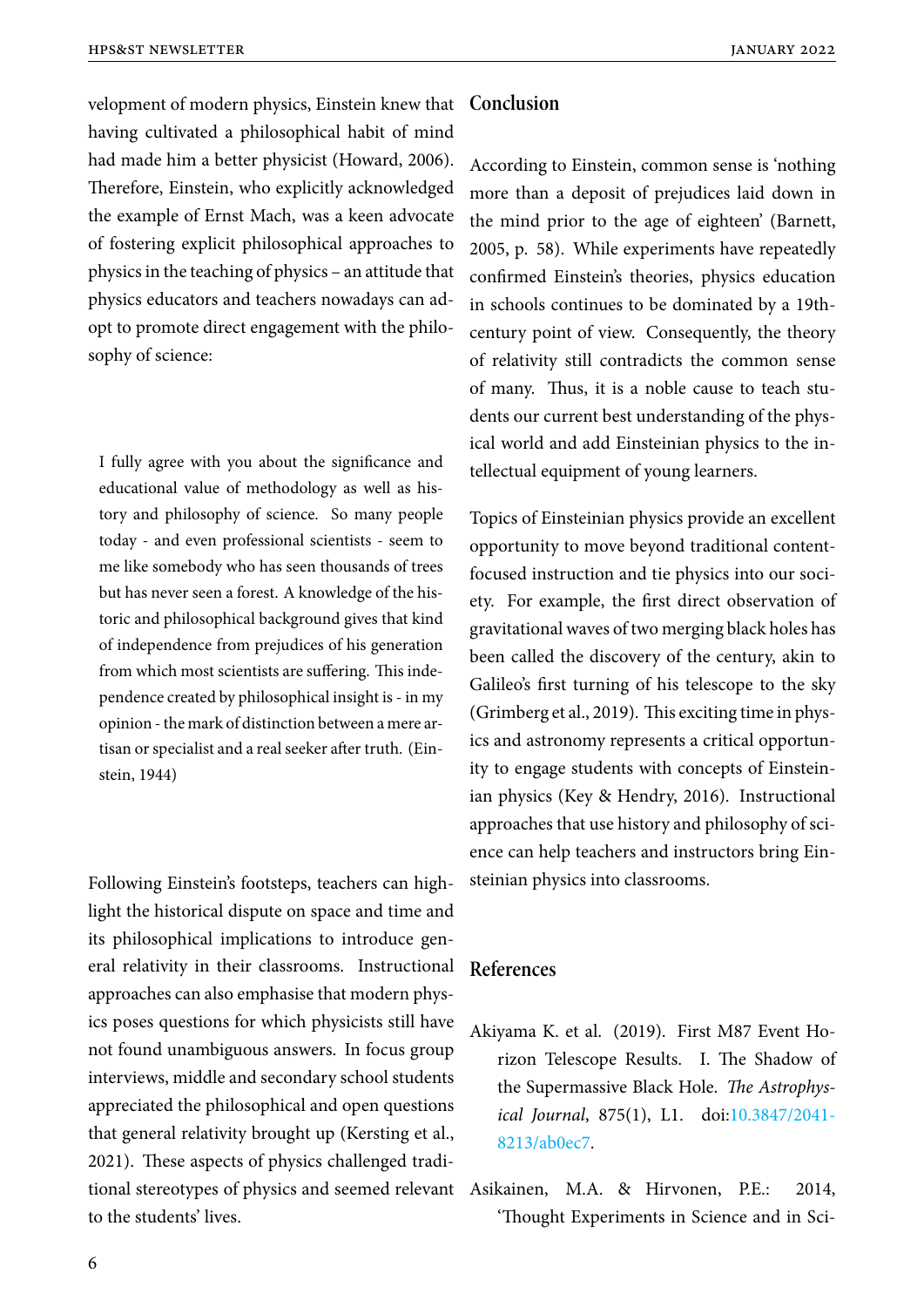ence Education'. In M.R. Matthews (ed.) *International Handbook of Research in History, Philosophy and Science Teaching*, Springer, Dordrecht, pp. 1235-1256.

- Barnett, L. (2005). The Universe and Dr. Einstein (revised). Dover Publications. (1994). *Philosophy of Gravity: Intuitions of Four-Dimensional Curved Spacetime*. Science & Education, 3(2), 155–176.
- Einstein, A. (1933). *On the Method of Theoretical Physics*. The Herbert Spencer Lecture, Delivered at Oxford, 10 June 1933.
- Einstein, A. (1936). Physics and Reality. *Journal of* Piccard)), 348–382.
- Einstein, A. (1944). *Letter of Albert Einstein to Robert Thornton*, December 7, 1944.
- Einstein, A., & Infeld, L. (1938). *The Evolution of Physics: From early concepts to relativity and quanta*. Simon and Schuster.
- Grimberg, B. I., Williamson, K., & Key, J. S. (2019). Facilitating scientific engagement through a science-art festival. *International Journal of Science Education, Part B: Communication and Public Engagement*, 9(2), 114– 127. doi:10.1080/21548455.2019.1571648.
- Henriksen, E. K., Bungum, B., Angell, C., Tellefsen, [C. W., Frågåt, T., & Vetleseter B](https://doi.org/10.1080/21548455.2019.1571648)øe, M. (2014). Relativity, quantum physics and philosophy in the upper secondary curriculum: Challenges, opportunities and proposed approaches. *Physics Education*, 49(6), 678–684.
- Holton, G. (1973). *Thematic origins of scientific thought, Kepler to Einstein*. Harvard Univer-

sity press, Cambridge (MA), London (England).

- Howard, D. A. (2006). Albert Einstein as a Philosopher of Science. In D. Goldsmith & M. Bartusiak (Eds.), *E: His Life, His Thought and His Influence on Our Culture*. Sterling Publishing & Co.
- Kaur, T., Blair, D., Stannard, W., Treagust, D., Venville, G., Zadnik, M., Mathews, W., & Perks, D. (2018). Determining the Intelligibility of Einsteinian Concepts with Middle School Students. *Research in Science Education*. doi:10.1007/s11165-018-9791-y.
- The Franklin Institute, 221((translated by Jean Kersting, M. (2019). *General Relativity in Secondary S[chool-Research-Based Develo](https://doi.org/10.1007/s11165-018-9791-y)pment of Learning Resources and Analyses of Students' Conceptual Understanding Using the Model of Educational Reconstruction*. University of Oslo.
	- Kersting, M., & Blair, D. (Eds.). (2021). *Teaching Einsteinian Physics in Schools*. Routledge.
	- Kersting, M., Henriksen, E. K., Bøe, M. V., & Angell, C. (2018). General relativity in upper secondary school: Design and evaluation of an online learning environment using the model of educational reconstruction. *Physical Review Physics Education Research*, 14(1), 010130.

doi:10.1103/PhysRevPhysEducRes.14.010130.

Kersting, M., Schrocker, G., & Papantoniou, S. [\(2021\). 'I loved exploring a new di](https://doi.org/10.1103/PhysRevPhysEducRes.14.010130)mension of reality' – a case study of middle-school girls encountering Einsteinian physics in the classroom. *International Journal of Science Education*, 1–21. doi:10.1080/09500693.2021.1950943.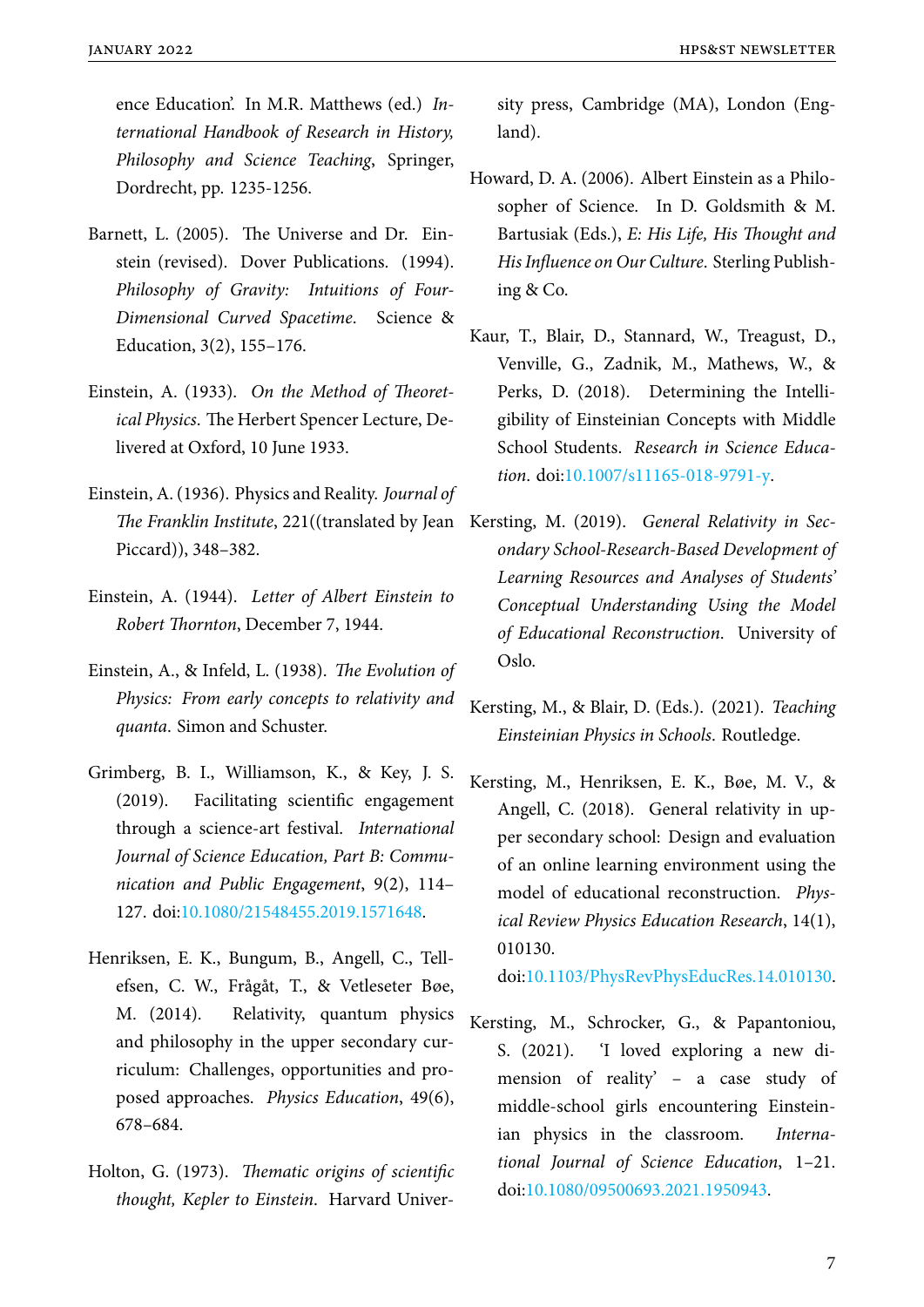- Kersting, M., & Steier, R. (2018). Understanding curved spacetime—The role of the rubber sheet analogy in learning general relativity. *Science & Education*, 27(7), 593–623. doi:10.1007/s11191-018-9997-4.
- Key, J. S., & Hendry, M. (2016). Defining gravity. *[Nature Physics](https://doi.org/10.1007/s11191-018-9997-4)*, 12(6), 524–525. doi:10.1038/nphys3786.
- Kim, H., & Lee, G. (2018). Reflection and Outloo[k on Special Relat](https://doi.org/10.1038/nphys3786)ivity Education from the Perspective of Einstein: Focusing on Research Papers Published in Korea. *Journal of the Korean Physical Society*, 73(4), 422–435. doi:10.3938/jkps.73.422.
- Kim, H., & Lee, G. (2021). Towards understanding [Einsteinian physics](https://doi.org/10.3938/jkps.73.422) education: Relativity education as an exemplar. In M. Kersting & D. Blair (Eds.), *Teaching Einsteinian Physics in Schools*. Routledge.
- Kind, P. M., & Kind, V. (2007). Creativity in Science Education: Perspectives and Challenges for Developing School Science. *Studies in Science Education*, 43(1), 1–37. doi:10.1080/03057260708560225.
- Levrini, O. (2014). The role of history and philosop[hy in research on teaching and](https://doi.org/10.1080/03057260708560225) learning of relativity. In M. R. Matthews (Ed.), *International Handbook of Research in History, Philosophy and Science Teaching* (pp. 157–181). Dordrecht: Springer.
- Lin-Siegler, X., Ahn, J. N., Chen, J., Fang, F. F. A., & Luna-Lucero, M. (2016). Even Einstein struggled: Effects of learning about great scientists' struggles on high school students' motivation to learn science. *Journal of Educational Psychology*, 108(3), 314–328.

doi:10.1037/edu0000092.

- Mach, E. (1893). *The Science of Mechanics* (Th[omas Joseph McCor](https://doi.org/10.1037/edu0000092)mack, Ed.). Open Court Publishing Company.
- Osborne, J., Collins, S., Ratcliffe, M., Millar, R., & Duschl, R. (2003). What 'ideas-about-science' should be taught in school science? A delphi study of the expert community. *Journal of Research in Science Teaching*, 40(7), 692–720. doi:10.1002/tea.10105.
- Poincaré, H. (1898). La mesure du temps [The me[asure of time\].](https://doi.org/10.1002/tea.10105) *Rev. Metaphys. Morale*, 6(1), 1–13.
- Reichenbach, H. (1928). *Philosophie der Raum-Zeit-Lehre* [*The Philosophy of Space and Time*]. Dover Publications.
- Russell, B. (1925). abc of Relativity (Kegan-Paul, Trench, & Trubner, Eds.). Allen & Unwin.
- Stadermann, H. K. E., & Goedhart, M. J. (2021). Why and how teachers use nature of science in teaching quantum physics: Research on the use of an ecological teaching intervention in upper secondary schools. *Physical Review Physics Education Research*.
- Steier, R., & Kersting, M. (2019). Metaimagining and embodied conceptions of spacetime. *Cognition and Instruction*, 37(2), 145–168.
- Vailati, E. (1997). *Leibniz and Clarke: A Study of Their Correspondence*. Oxford University Press.
- Viereck, G. S. (1929). What Life Means to Einstein. *The Saturday Evening Post*. http:// www.saturdayeveningpost.com/wp-content/ uploads/satevepost/what\_life\_means\_to\_